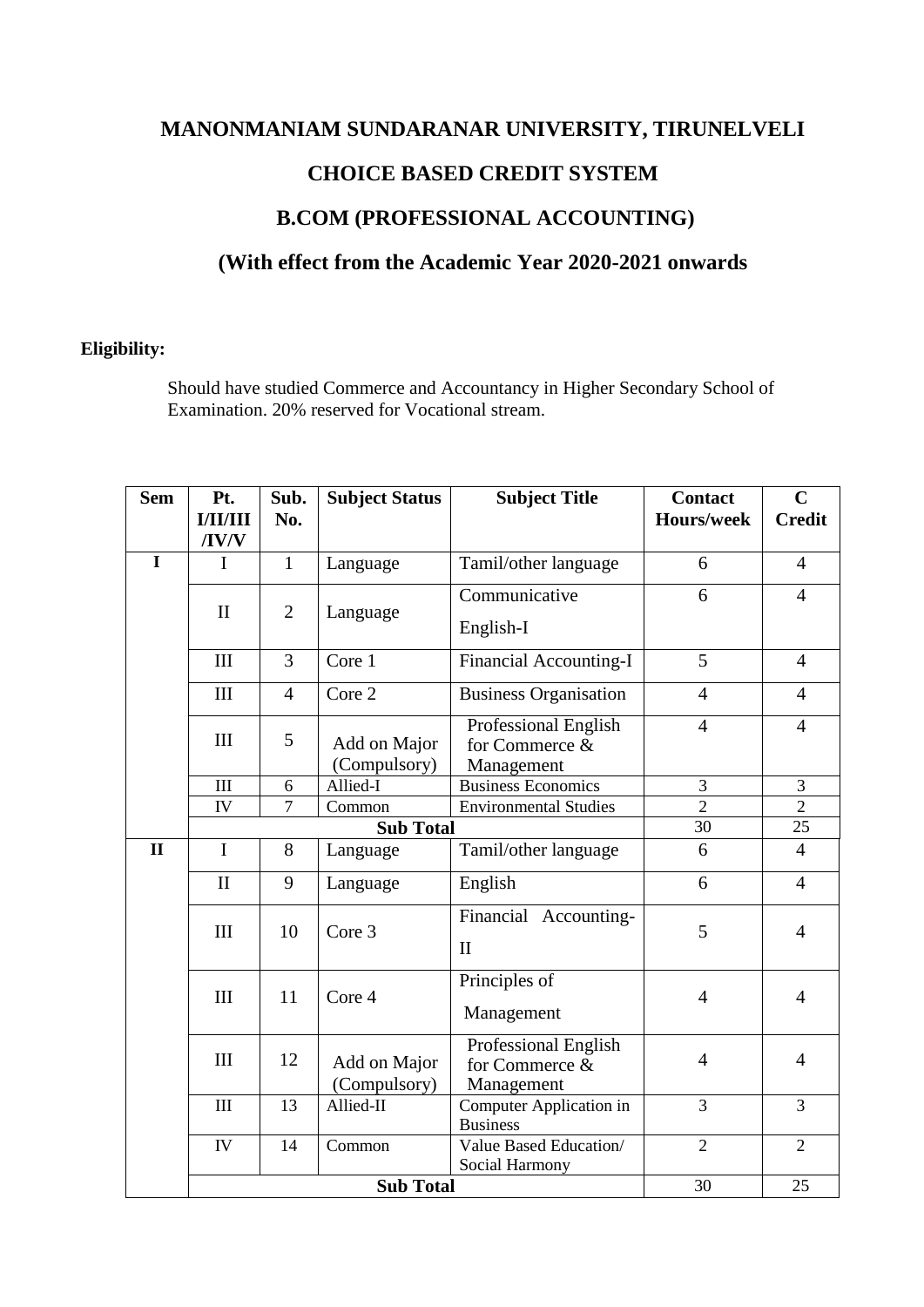# **MANONMANIAM SUNDARANAR UNIVERSITY, TIRUNELVELI CHOICE BASED CREDIT SYSTEM**

# **COURSE STRUCTURE FOR B.COM (CORPORATE SECRETARYSHIP)**

# **(With effect from the Academic Year 2020-2021 onwards)**

### **Eligibility:**

Should have studied Commerce and Accountancy in Higher Secondary School of Examination. 20% reserved for Vocational stream.

| <b>Sem</b>   | Pt.          | Sub.           | <b>Subject Status</b>        | <b>Subject Title</b>                     | <b>Contact</b> | <b>Credit</b>  |
|--------------|--------------|----------------|------------------------------|------------------------------------------|----------------|----------------|
|              | I/II/III/    | No.            |                              |                                          | Hours/         |                |
|              | <b>IV/V</b>  |                |                              |                                          | week           |                |
| $\mathbf I$  | I            | $\mathbf{1}$   | Language                     | Tamil/other language                     | 6              | $\overline{4}$ |
|              | $\mathbf{I}$ | $\overline{2}$ | Language                     | Communicative English-I                  | 6              | $\overline{4}$ |
|              | III          | 3              | Core 1                       | <b>Financial Accounting-I</b>            | 5              | $\overline{4}$ |
|              | III          | $\overline{4}$ | Core 2                       | <b>Business Organisation</b>             | $\overline{4}$ | $\overline{4}$ |
|              |              | 5              | Add on Major                 | Professional English for Commerce        | $\overline{4}$ | $\overline{4}$ |
|              | III          |                | (Compulsory)                 | and Management                           |                |                |
|              | $\rm III$    | 6              | Allied-I                     | Company Law I                            | 3              | $\overline{3}$ |
|              | IV           | $\overline{7}$ | Common                       | <b>Environmental Studies</b>             | $\overline{2}$ | $\overline{2}$ |
|              |              |                | 30                           | $\overline{25}$                          |                |                |
| $\mathbf{I}$ | I            | 8              | Language                     | Tamil/other language                     | 6              | $\overline{4}$ |
|              | $\mathbf{I}$ | 9              | Language                     | English                                  | 6              | $\overline{4}$ |
|              | III          | 10             | Core 3                       | <b>Financial Accounting-II</b>           | 5              | $\overline{4}$ |
|              | III          | 11             | Core 4                       | Principles of                            | $\overline{4}$ | $\overline{4}$ |
|              |              |                |                              | Management                               |                |                |
|              | III          | 12             | Add on Major<br>(Compulsory) | Professional English for Commerce        | $\overline{4}$ | 4              |
|              |              |                |                              | and Management                           |                |                |
|              | $\rm III$    | 13             | Allied-II                    | Company Law II                           | $\mathfrak{Z}$ | 3              |
|              | IV           | 14             | Common                       | Value Based Education/<br>Social Harmony | $\overline{2}$ | $\overline{2}$ |
|              |              |                | 30                           | 25                                       |                |                |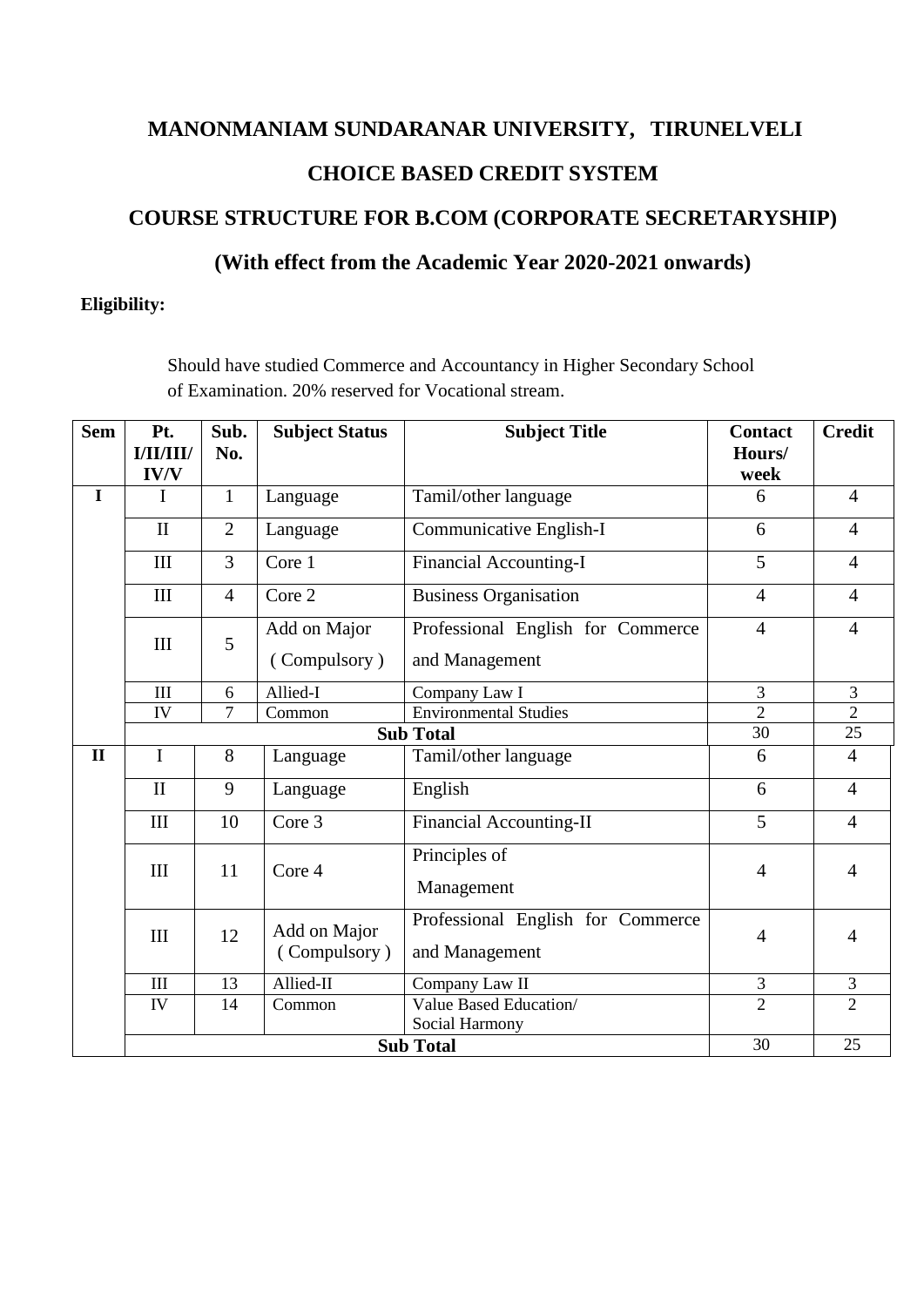# **MANONMANIAM SUNDARANAR UNIVERSITY, TIRUNELVELI**

### **CHOICE BASED CREDIT SYSTEM**

### **B.COM (HONOURS)**

# **(With effect from the Academic Year 2020-2021 onwards)**

### **Eligibility:**

Should have studied Commerce and Accountancy in Higher Secondary School of Examination. 20% reserved for Vocational stream.

| <b>Sem</b>   | Pt.                | Sub.           | <b>Subject</b> | <b>Subject Title</b>           | <b>Contact</b>    | $\mathbf C$              |
|--------------|--------------------|----------------|----------------|--------------------------------|-------------------|--------------------------|
|              | <b>I/II/III</b>    | No.            | <b>Status</b>  |                                | <b>Hours/week</b> | <b>Credit</b>            |
|              | /IV/V              |                |                |                                |                   |                          |
| I            | $\mathbf I$        | 1              | Language       | Tamil/other language           | 6                 | $\overline{4}$           |
|              | $\mathbf{I}$       | $\overline{2}$ | Language       | Communicative English-I        | 6                 | $\overline{4}$           |
|              | III                | 3              | Core 1         | Financial Accounting-I         | 5                 | $\overline{4}$           |
|              | $\mathop{\rm III}$ | $\overline{4}$ | Core -2        | <b>Business Environment</b>    | 4                 | $\overline{4}$           |
|              | III                | 5              | Add on         | Professional English for       | $\overline{4}$    | $\overline{4}$           |
|              |                    |                | Major          | Commerce &                     |                   |                          |
|              |                    |                | (Compu         | Management-I                   |                   |                          |
|              |                    |                | lsory)         |                                |                   |                          |
|              | III                | 6              | Allied-I       | <b>Managerial Economics</b>    | 3                 | 3                        |
|              | IV                 | $\overline{7}$ | Common         | <b>Environmental Studies</b>   | $\overline{2}$    | $\overline{2}$           |
|              |                    |                |                | <b>Sub Total</b>               | 30                | 25                       |
| $\mathbf{I}$ | $\mathbf I$        | 8              | Language       | Tamil/other language           | 6                 | $\overline{4}$           |
|              | $\mathbf{I}$       | 9              | Language       | English                        | 6                 | $\overline{4}$           |
|              | Ш                  | 10             | Core 3         | <b>Financial Accounting-II</b> | 5                 | $\overline{4}$           |
|              | Ш                  | 11             | Core -4        | <b>Business Law</b>            | 4                 | $\overline{4}$           |
|              | III                | 12             | Add on         | Professional English for       | 4                 | $\overline{\mathcal{A}}$ |
|              |                    |                | Major          | Commerce & Management          |                   |                          |
|              |                    |                | (Compu         | $-$ II                         |                   |                          |
|              |                    |                | lsory)         |                                |                   |                          |
|              | Ш                  | 13             | Allied-II      | <b>Business Communication</b>  | 3                 | $\mathfrak{Z}$           |
|              | IV                 | 14             | Common         | Value Based Education/         | $\overline{2}$    | $\overline{2}$           |
|              |                    |                |                | Social Harmony                 |                   |                          |
|              |                    |                | 30             | 25                             |                   |                          |